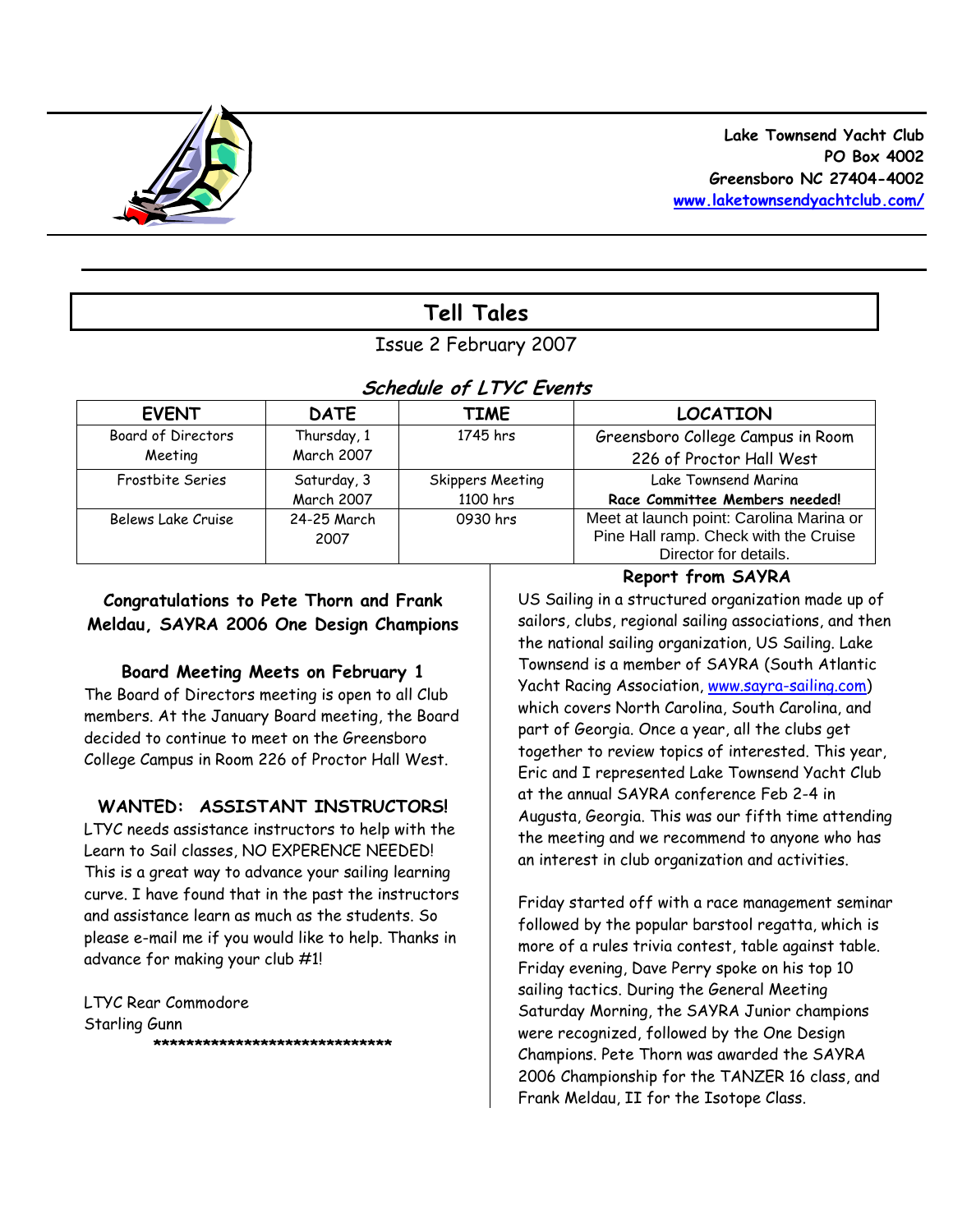Saturday Afternoon, Eric and I attended the breakout sessions on topics ranging from One Design Racing, Race Management, Junior Sailing, Judging, & Communications, to name a few. Sunday, the Board of Stewards met at 9:00am to take care of the business items and wrap up the weekend activities. In addition to all the scheduled acuities, the weekend is filled with opportunities to meet old friends and make new ones. Next year's meeting will be Feb 1-3, again in August GA. Eric and I already plan to be there!!

Joleen Rasmussen

#### **\*\*\*\*\*\*\*\*\*\*\*\*\*\*\*\*\*\*\*\*\*\*\*\*\*\*\*\*\***

**Start Your Engines!** Occasionally, Yacht Club members do get together and do things other than sail.

On February 9<sup>th</sup>, an adventurous group of LTYC sailors went racin'! A little different than what we are used to however – this involved motors and tires instead of sails and rudders. The racers in this group were Steve Raper, Bill Grossie, Sonja Hughes, George and Betsy Bageant, John Hemphill, Dwight Cooke and Doug Cooke. Debra Raper and Susan and Max Hemphill opted to view the action from the observation area. Dwight has sailed and raced with me before but he is more used to racing his TR-4 on the SCCA circuit at speeds over 100 mph.

The venue was the indoor track at Grand Prix Sports ([http://www.grandprixgreensboro.com\)](http://www.grandprixgreensboro.com/) in Greensboro. The track has a lot of corners and several hairpin turns but, unlike NASCAR, there are both left and right turns which naturally suit sailors better I think. The cars run about 30 mph top speed and you can pretty much keep the 'peddle to the metal' if you know how to use your brakes in the turns. The cars are somewhat like our one-design classes in that they are setup to be as equal as possible. In sports car racing, these are called 'spec' cars.

I was the last to arrive and was promptly harassed by the group for being the dog's tail. These guys were ready to race! So, we all signed the standard waiver and purchased our pass for one race. There was a short drivers meeting to explain the rules and what the basic racing flags mean. Wearing a helmet is required and for the sake of hygiene you must wear a *head sock* which looks like something from Monty Python and the Holy Grail! Next, we selected our helmets and got in the queue to race. We had enough for a 'fleet' so our group all raced together and had the track to ourselves. You are started one at a time with a couple of seconds between cars. And they're off!

The race was on and it was really a rush. Everyone did a great job, no one spun out and there was some exciting action and a little paint rubbing going on in the turns. But, no official protests were declared so everything was cool. We were only out there for a few minutes but it seemed much longer because you are focused and in the zone the whole time. Finally, the checkered flag flew and we headed for the pits. Everyone had a blast! The cars have built in sensors that track your car during the race and you receive a printout after the race that shows everyone's lap times and finishing position.

There seem to be a couple of similarities between racing cars and sailboats. I found that letting way off the gas is somewhat like luffing a sail. In both cases, you lose power and it may take a boat/car length or two to get back up to speed. The other case is when approaching a turn or mark. I thought of coming into a turn as being like coming into a leeward mark very wide to keep your speed up and leaving close to the mark or apex of the turn.

After the racing was done, we met at the Red Oak restaurant in Guilford College for dinner and refreshments. My thanks to everyone for making this such a fun outing!

Steve Raper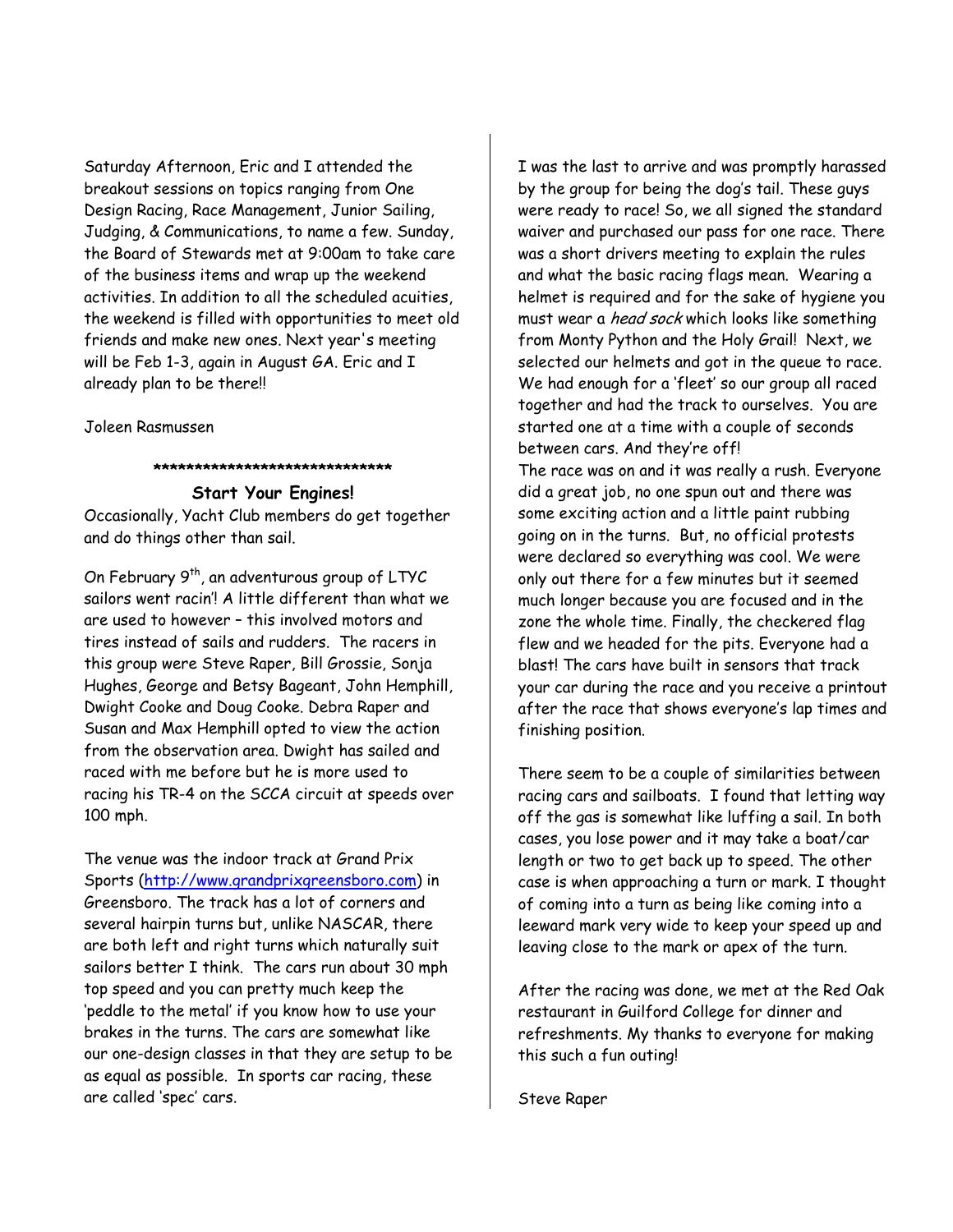#### **\*\*\*\*\*\*\*\*\*\*\*\*\*\*\*\*\*\*\*\*\*\*\*\*\*\*\*\*\***

**Assistance is needed for the March Frostbite Race Committees. NO experience is necessary. Please contact John Hemphill if you are interested.** 

#### **\*\*\*\*\*\*\*\*\*\*\*\*\*\*\*\*\*\*\*\*\*\*\*\*\*\*\*\*\***

**Renew your Yacht Club membership!**  Well, while you are thinking about it, renew your membership! Only \$50 and a membership form is located at on the web

[http://www.laketownsendyachtclub.com/About/frm](http://www.laketownsendyachtclub.com/About/frmMembership.htm) [Membership.htm.](http://www.laketownsendyachtclub.com/About/frmMembership.htm) or from Alan Hawks.

The Lake Townsend Yacht Club is operated through the efforts of its members. It is important for everyone to contribute his or her time as a sailing instructor, on the race committee or to coordinate and host a social event. Get involved and volunteer!

#### SAILBOATSFOR SALE!

**1981 Isotope** - \$2500 with sails and a galvanized trailer. Crossbar, dolphin striker, and trampoline have been replaced and an extension added to the righting bar. Good boat for a beginning racer or someone looking to get back into racing. She won the 2005 Governor's Cup and continues to give challenge to the fleet leaders. Eric and I have owned this boat since 1998. She's gotten us hooked on Isotopes, so much so that we are upgrading to a 2006 model.

Boat specifications at [http://www.intl](http://www.intl-fiberglass.com/isotope.html)[fiberglass.com/isotope.html](http://www.intl-fiberglass.com/isotope.html). Fleet Activities [http://www.intl](http://www.intl-fiberglass.com/Isotope%20Nationals%202006.html)[fiberglass.com/Isotope%20Nationals%202006.html](http://www.intl-fiberglass.com/Isotope%20Nationals%202006.html) Call or email if interested: 919-732-5410; [joleen.rasmussen@bowebellhowell.com](mailto:joleen.rasmussen@bowebellhowell.com)

**Flying Scot 2237** Douglass built in 1972. Sound hull, white with light blue deck, re-conditioned Sterling trailer with new tires and wheels, two suits of sails, plus extras, in fair condition, New equipment and rigging, \$3000 Located in Greensboro, Contact: Randy Crum 336-656-0970, [rbc@triad.rr.com](mailto:rbc@triad.rr.com) 

**1984 Precision 16** LOA 16' 3", Beam 6" 8", includes main and jib sails, Suzuki DT outboard and trailer.

Recent bearing replacement on trailer. Motivated seller \$1,900 or make offer 336 286-0299

#### **\*\*\*\*\*\*\*\*\*\*\*\*\*\*\*\*\*\*\*\*\*\*\*\*\*\*\*\*\***

#### **Lake Townsend Yacht Club Help Lines**

| Commodore:                          | George Bageant<br>336 629-2750 R<br>gbageant@hotmail.com                  |  |  |
|-------------------------------------|---------------------------------------------------------------------------|--|--|
| Races/Property:<br>(Vice Commodore) | John Hemphill<br>336 632-0864 R<br>jmhemphill@gborocollege.edu            |  |  |
| Education:<br>(Rear Commodore)      | <b>Starling Gunn</b><br>336 939-2508 R<br>gunncenter@bellsouth.net        |  |  |
| Finance:<br>(Treasurer)             | David Raper<br>336 6432-7071 R<br>Gwynedd22@bellsouth.net                 |  |  |
| Publicity/History:<br>(Secretary)   | (Vacant)                                                                  |  |  |
| Cruising:                           | <b>Steve Raper</b><br>336 288-3762 R<br>Steve.raper@greensboro-nc.gov     |  |  |
| Membership:                         | <b>Alan Hawkes</b><br>336 282-8367 R<br>arhawkes@earthlink.net            |  |  |
| Social:                             | Kim Kirch<br>336 851-5229 R<br>kkirsh@triad.rr.com                        |  |  |
| Junior Sailing:                     | David Duff<br>336 282-7773 R<br>David.Duff@analog.com                     |  |  |
| Mayor's Cup Regatta:                | Joleen Rasmussen<br>919 732-5410 R<br>Joleen.rasmussen@bowebellhowell.com |  |  |
|                                     |                                                                           |  |  |
| Newsletter/Directory:               | <b>Bill Grossie</b><br>336 643-1730 R<br>wgrossie@infionline.net          |  |  |
| Webmaster:                          | <b>Steve Raper</b><br>Steve.raper@greensboro-nc.gov                       |  |  |